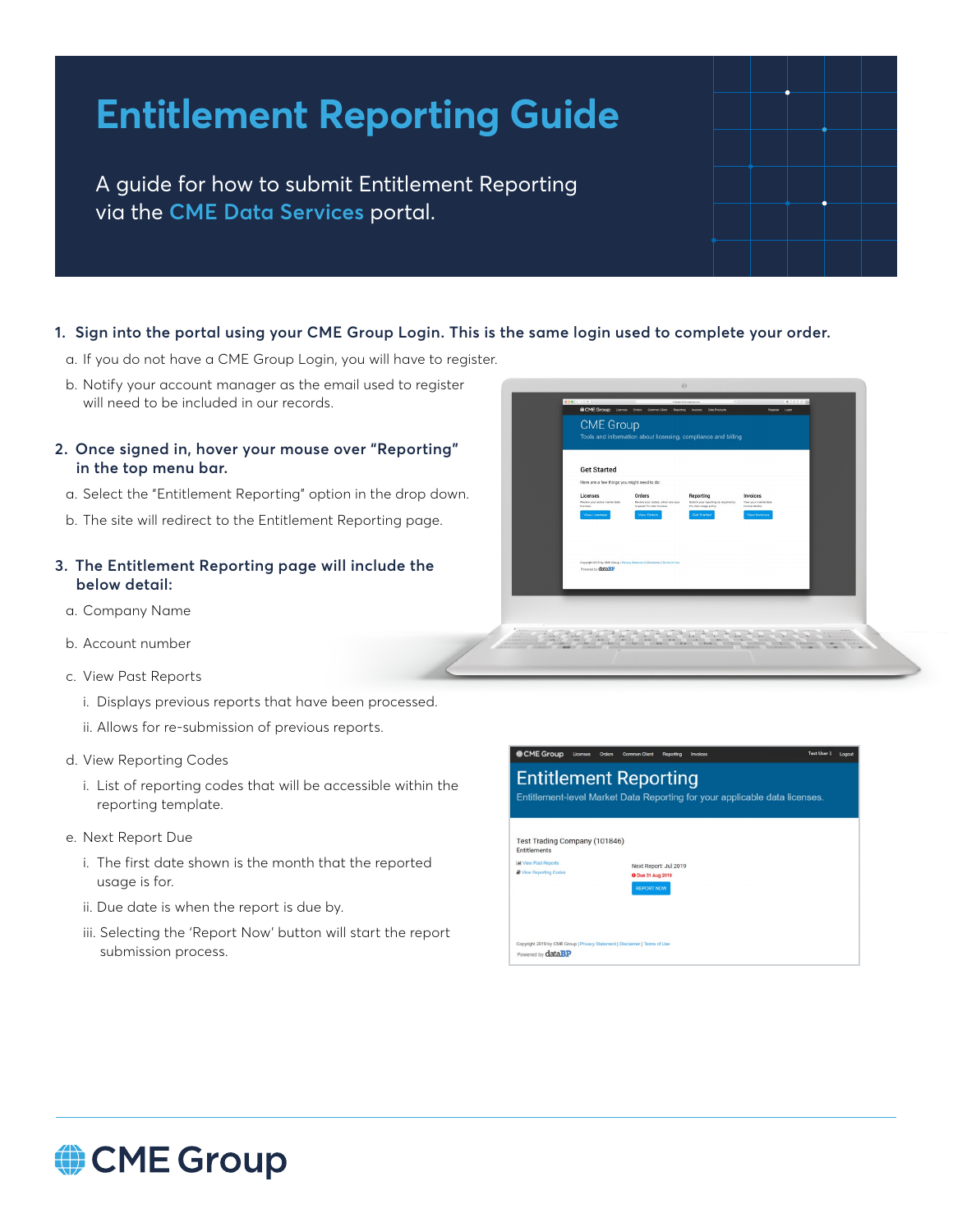**4. After selecting "Report Now" button, the site will redirect to Entitlement Reporting page.** 

#### **5. Every month, the report template (Excel file) will need to be uploaded to submit reporting.**

- a. First Report (July 2019):
	- i. Download the report template, which will include details in the first and second rows only.
		- 1. Do not adjust/remove any detail from these rows.
	- ii. Leverage the report template that CME confirmed had passed validation.
	- iii. Copy all information starting with Row 3 and paste into the newly downloaded Report Template starting with Row 3.
	- iv. Ensure that all of the usage is correct for the month being reported.
	- v. Save the downloaded report template with the updated usage.
		- 1. Recommendation: Include the report usage (Report Now) month in file title.

#### b. Subsequent Reports:

- i. There are two options for how to proceed:
	- 1. Download the report template.
		- a. The template will be prepopulated with the usage submitted in the previous month.
		- b. Make any changes to the reported usage.
			- i. If a user is no longer active, left the firm, etc., remove the line(s) from the file.
			- ii. If a user has a new platform/device, add a new line for the platform/device and assign the appropriate report code.

**Test Trading Company** 

- 2. Update July 2019 template to subsequent months.
	- a. Update the cell E-1 to reflect the date the report is for.
		- i. Ex: for the August 2019 report, update from "Report Date: 07/2019" to "Report Date: 08/2019".
	- b. Make any changes to the report usage.
		- i. If a user is no longer active, left the firm, etc., remove the line(s) from the file.
		- ii. If a user has a new platform/device, add a new line for the platform/device and assign the appropriate report code.
	- c. Save the file with the relevant report month in the file name.

### **6. Upload File**

- a. Choose the report file for the reporting month being submitted.
- b. Once uploaded, select "Submit".

### **7. Uploading and Verification**

- a. Once the report is uploaded, you will be redirected to the Entitlement Reporting page.
- b. There will be a few messages provided showing where in the process your report is.
- c. First Message:
	- i. The report has been uploaded and the system is checking the file to ensure that required information is provided.



ii. You will need to select "click here", more than once, to move through to the next message.

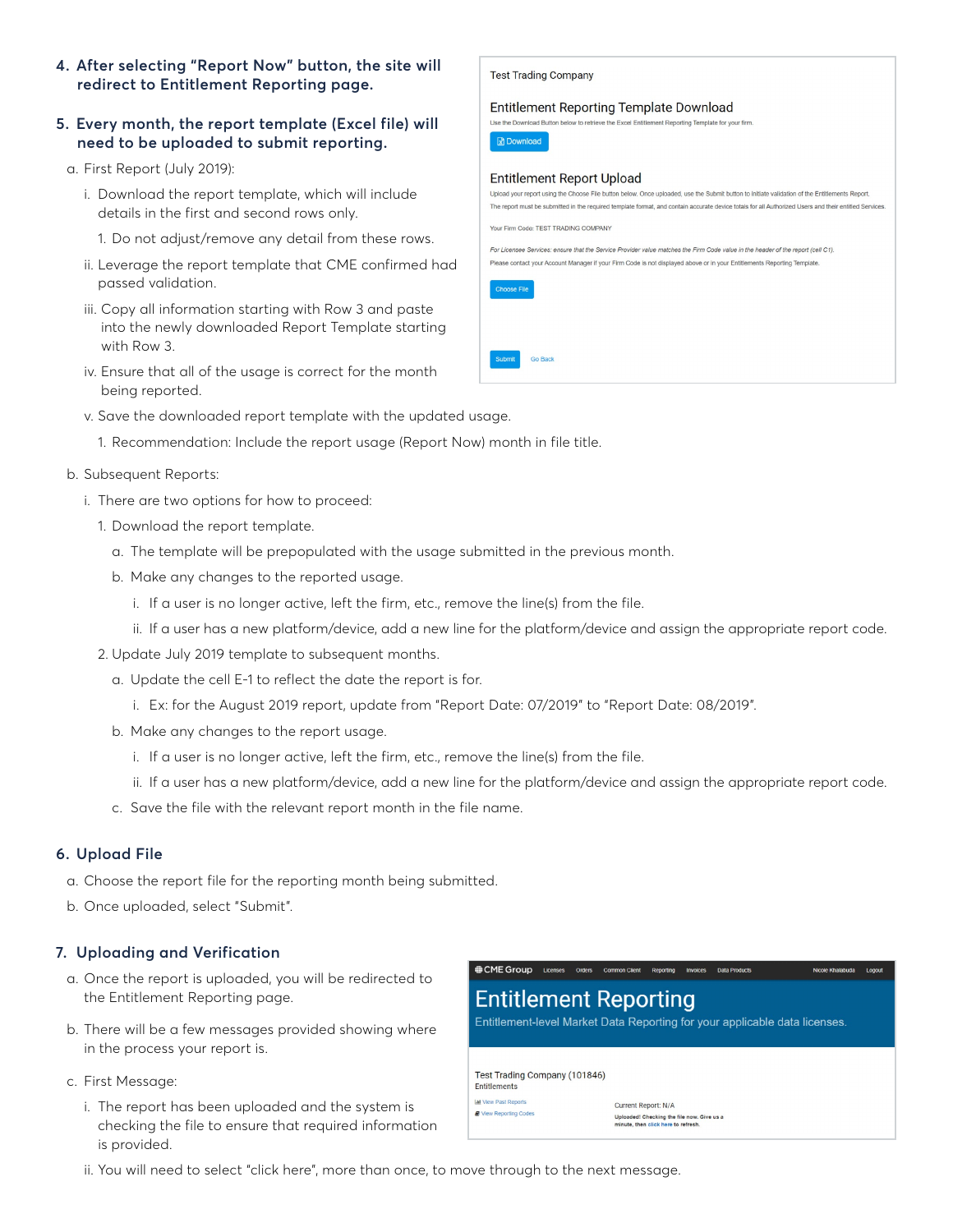- d. Second Message
	- i. The system is doing an automated check to identify if all information passes validation.
	- ii. This includes but is not limited to:
		- 1. An Authorized User ID having multiple addresses.
		- 2. Incorrect licenses.
		- 3. Duplicate lines for a user.
- e. Third Message
	- i. The system has validated the report and requires your confirmation that the report is netting the usage correctly.

#### **8. Entitlement Reporting: Report Summary**

- a. The final page is the Report Summary where the report will be submitted or restarted.
- b. The first table shows the details of the report.
	- i. One area to pay attention to is the Report Month as it will show which month you are submitting for.
		- 1. If the report template uploaded includes a previous month in cell E1, then that month will be reflected here.
		- 2. The report can still be submitted with a previous date. The system will just show that the month's report was re-submitted.
- c. The Report Summary table displays the summarized results from your submitted report.
	- i. The row on the table that will reflect what your are invoiced for is the "Total Authorized Users (Netted Qty).
		- 1. If this row is incorrect, then the report will need to be cancelled and resubmitted.

#### **9. If the Report Summary is not correct and the report needs to be updated and resubmitted, select "Start Over (Cancel)" and select "Go".**

- a. Selecting Start Over will take you back to the main Entitlement Reporting screen.
- b. Follow the steps from the beginning to resubmit the report.

#### **10. If the Report summary looks correct, select "Submit Report (for Final Processing)" and select "Go".**

- a. Once submitted, you will be redirected to the Entitlement Reporting main screen where you will see the message that your report has been submitted.
- b. While in this status, the report is being reviewed and approved by your account manager.
	- i. Your account manager will reach out if they have any questions.

CME Group Licenses Orders Common Client Reporting Invoices

## **Entitlement Reporting**

Entitlement-level Market Data Reporting for vour applicable data licenses.

Test Trading Company (101846) Entitlements

**Lal** View Past Reports

View Reporting Codes

Current Report: Sep 2019 Now we're doing an automated check for data<br>Issues. Another minute, then click here to ref

# **Entitlement Reporting**

@CMEGroup Licenses Orders Common Client Reporting Invoices Data Products

Entitlement-level Market Data Reporting for your applicable data licenses.

Test Trading Company (101846)

Entitlements **M** View Past Reports

View Reporting Codes

Current Report: Sep 2019

Your report has been validated, but has not yet<br>been submitted. Click here to review and subm

| <b>Entitlement Reporting</b>                                                                      |  |  |                  |                                                           |                |                |                |                |              |  |
|---------------------------------------------------------------------------------------------------|--|--|------------------|-----------------------------------------------------------|----------------|----------------|----------------|----------------|--------------|--|
|                                                                                                   |  |  |                  | <b>Entitlement Reporting</b><br><b>Location Reporting</b> |                |                |                |                |              |  |
| <b>Test Trading Company</b>                                                                       |  |  |                  |                                                           |                |                |                |                |              |  |
| <b>Status</b>                                                                                     |  |  |                  | Pending Submission                                        |                |                |                |                |              |  |
| Number                                                                                            |  |  |                  | FRP-A10304                                                |                |                |                |                |              |  |
| <b>Report Month</b>                                                                               |  |  |                  | Sep 2019                                                  |                |                |                |                |              |  |
| <b>Report Due Date</b>                                                                            |  |  |                  | 31 Oct 2019                                               |                |                |                |                |              |  |
| <b>Reporting Method</b>                                                                           |  |  |                  | Excel                                                     |                |                |                |                |              |  |
| Reporter                                                                                          |  |  | Nicole Khalabuda |                                                           |                |                |                |                |              |  |
| <b>Last Modified</b><br><b>Report Summary</b>                                                     |  |  |                  | 17 Oct 2019 12:25 PM CDT                                  |                |                |                |                |              |  |
| These are the summarized results of your detail report with netting and commercial rules applied. |  |  |                  |                                                           | CME            | CBOT           | <b>NYMEX</b>   | <b>COMEX</b>   | <b>DME</b>   |  |
| <b>Total Devices</b>                                                                              |  |  |                  |                                                           | $\overline{4}$ | 4              | $\overline{c}$ | $\overline{c}$ | $\mathbf{0}$ |  |
| <b>Total Managed Devices</b>                                                                      |  |  |                  |                                                           | $\Delta$       | $\Delta$       | $\overline{2}$ | $\overline{2}$ | $\circ$      |  |
| Total Authorized Users (Netted Qty)                                                               |  |  |                  |                                                           | $\overline{2}$ | $\overline{2}$ | $\overline{1}$ | $\overline{1}$ | $\circ$      |  |
| Authorized Users - Multiple Reported Device                                                       |  |  |                  |                                                           | $\overline{c}$ | $\overline{2}$ | 1              | 1              | $\mathbf{0}$ |  |
| <b>Total Number of Service Providers</b>                                                          |  |  |                  |                                                           | $\overline{2}$ | $\overline{2}$ | $\overline{2}$ | $\overline{2}$ | $\circ$      |  |
| <b>Total Number of Services</b>                                                                   |  |  |                  |                                                           | $\overline{c}$ | $\overline{c}$ | $\overline{c}$ | $\overline{c}$ | $\circ$      |  |

Go Back

ECME Group Licenses Orders Common Client Reporting Invoices

# **Entitlement Reporting**

Entitlement-level Market Data Reporting for your applicable data licenses.

Test Trading Company (101846) Entitlements

**M** View Past Reports **D** View Reporting Codes

Next Report: Jul 2019 **0** Due 31 Aug 2019

CME Group Licenses

### **Entitlement Reporting**

Entitlement-level Market Data Reporting for your applicable data licenses.

**REPORT NOW** 

Test Trading Company (101846) Entitlements **R** View Reporting Codes

Current Report: Sep 2019 Your report has been submitted

Test User 1 Logor